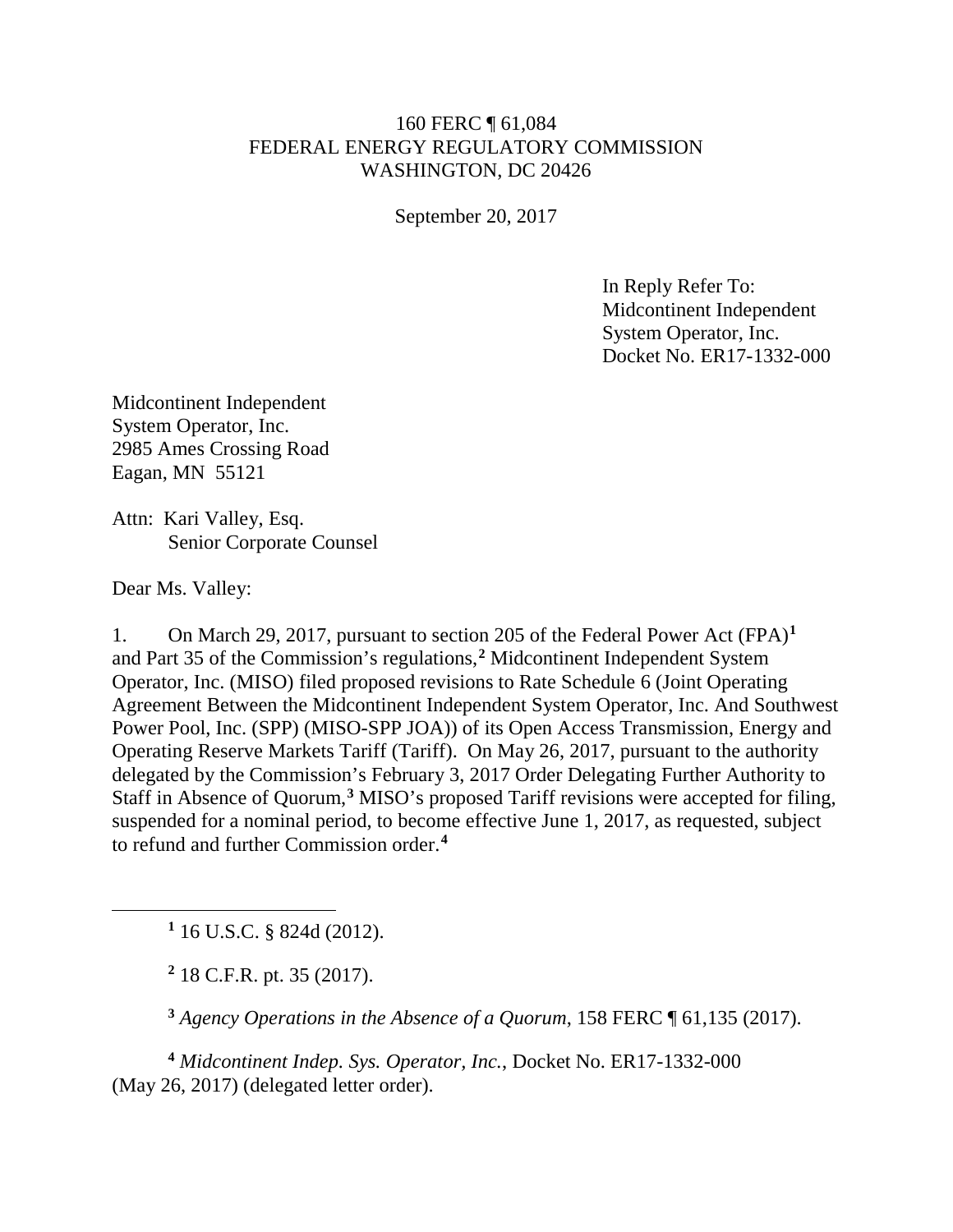$\overline{a}$ 

2. As discussed below, in this further order, we accept MISO's proposed Tariff revisions, effective June 1, 2017.

3. MISO states that it filed the proposed revisions to modify its existing processes with its seams and coordinating partners to include flows resulting from bi-directional External Asynchronous Resources**[5](#page-1-0)** in the MISO market flow calculation under the Congestion Management Process, as well as specify other information sharing obligations. According to MISO, the proposed revisions to the baseline Congestion Management Process align the treatment of export External Asynchronous Resources with the treatment of import External Asynchronous Resources in MISO market flow. MISO states that the proposed revisions to the MISO-SPP JOA add an additional notification requirement when either MISO or SPP permanently adds or removes a point of interconnection.

4. MISO explains that currently, only large-scale hydro generation owned by Manitoba Hydro meets the definition of External Asynchronous Resource in the MISO footprint. MISO states that until 2015, this resource was a dispatchable import into the MISO footprint and included in MISO market flows. However, MISO states that in March 2015, bi-directional External Asynchronous Resources (both import and export) service was added for the MISO Balancing Authority, allowing exports to be dispatched to Manitoba Hydro. MISO states that changes to the Congestion Management Process to address the bi-directional External Asynchronous Resources have been ongoing since that time.

5. Notice of the filing was published in the *Federal Register*, 82 Fed. Reg. 16,389 (2017), with interventions and protests due on or before April 19, 2017. The Public Utility Commission of Texas filed a notice of intervention. Timely motions to intervene were filed by: Entergy Services, Inc.; Southwest Power Pool, Inc.; Exelon Corporation; and NRG Power Marketing LLC and GenOn Energy Management, LLC.

6. Pursuant to Rule 214 of the Commission's Rules of Practice and Procedure, 18 C.F.R. § 385.214 (2017), the notice of intervention and timely, unopposed motions to intervene serve to make the entities that filed them parties to this proceeding.

<span id="page-1-0"></span>**<sup>5</sup>** External Asynchronous Resource is specific to the MISO Tariff. MISO, FERC Electric Tariff, Module A, § 1.E "External Asynchronous Resource" (55.0.0).